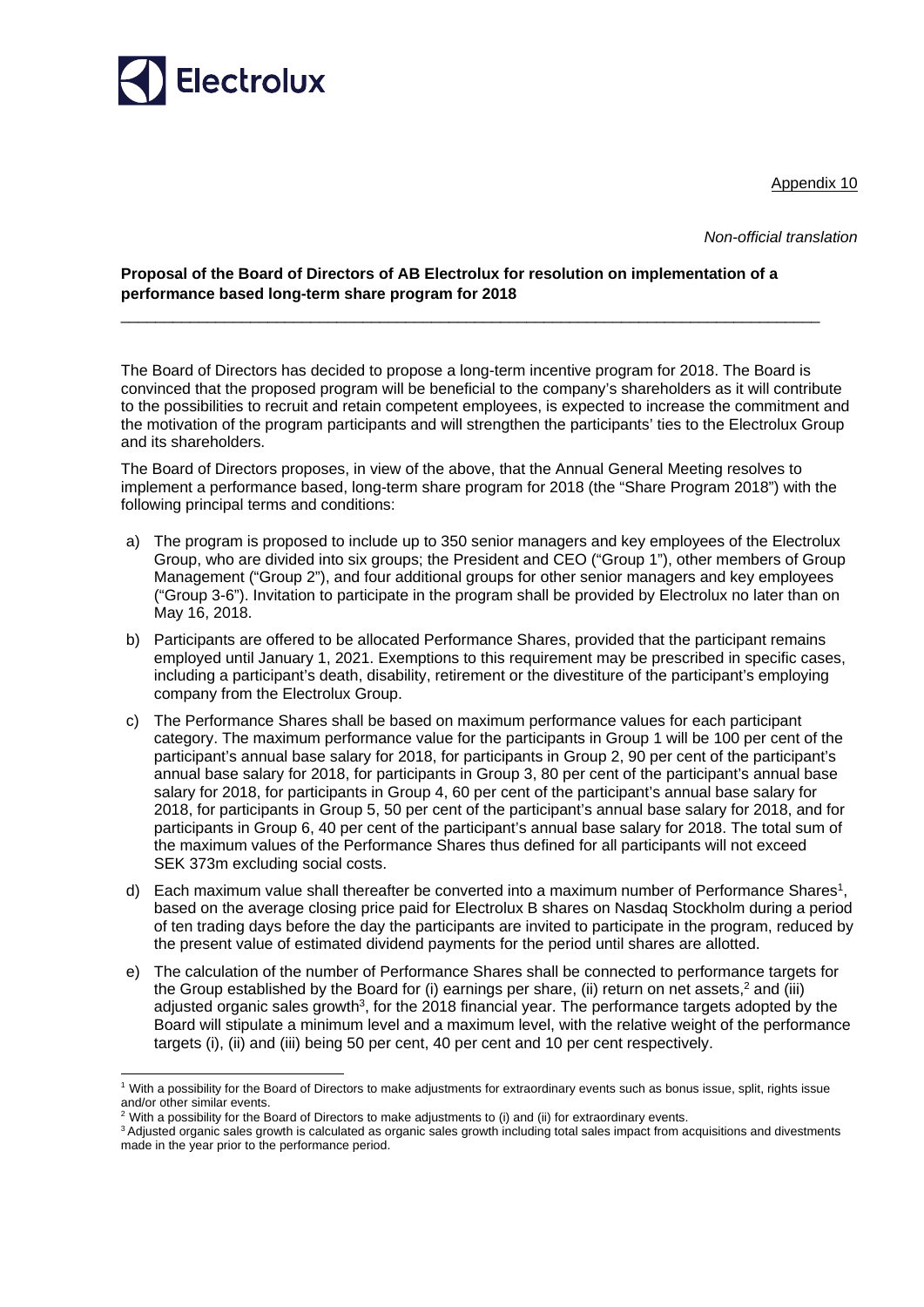# Electrolux

- f) Performance outcome of the established performance targets will be determined by the Board after the expiry of the one-year performance period. If the maximum performance level is reached or exceeded, the allocation will amount to (and will not exceed) the maximum number of Performance Shares following from c) and d). If performance is below the maximum level but exceeds the minimum level, a proportionate allocation of shares will be made. No allocation will be made if performance amounts to or is below the minimum level. Information on the performance targets and the outcome will be provided no later than in connection with the allocation of Performance Shares in accordance with h).
- g) The total award of Performance Shares may never exceed one (1) per cent of the total number of shares in Electrolux. If required, allotments shall be reduced to ensure that this dilution cap is observed.
- h) If all conditions in the Share Program 2018 are met, allocation of Performance Shares will take place in the first half of 2021. Allocation will be free of charge except for tax liabilities.
- i) Certain deviations in or adjustments of the terms and conditions for the Share Program 2018 may be made based on local rules and regulations as well as applicable market practice or market conditions, including cash settlement instead of delivery of shares under certain circumstances.
- j) The Board of Directors, or a committee established by the Board for these purposes, shall be responsible for the preparation and management of the Share Program 2018, within the framework of the aforementioned terms and conditions.
- k) If material changes would occur within the Electrolux Group or on the market that, according to the Board's assessment, would lead to the conditions for allocation of Performance Shares no longer being reasonable, the Board will have the right to make also other adjustments of the Share Program 2018, including *e.g.* a right to resolve on a reduced allotment of shares.

## **Costs for the Share Program 2018**

-

The total costs for the Share Program 2018 if the maximum number of Performance Shares are delivered, are estimated to a maximum of SEK 461m, which corresponds to approximately 2.5 per cent of total employment cost for 2017. The costs will be recognized over the years 2018-2020. The costs have been calculated as the sum of salary costs, including social costs, and administration costs for the program. Administration costs are estimated to be less than SEK 1m. If no allotment of shares is made, only administration costs will arise.

The salary costs have been calculated based on the value, at the start of the program, of the Performance Shares that may be allotted at maximum performance, with a reduction of the present value of estimated dividend payments during a three-year period. The estimate on maximum costs assumes maximum performance and that the number of participants that will leave the Group during the performance period is the same as the historical average since the introduction of share programs in 2004. In the calculation, a maximum share price of SEK 348 per share has been applied.

If repurchased shares are allocated under the program the number of outstanding shares is estimated to increase with not more than 1,504,000 B shares.<sup>4</sup> Such maximum increase would have a dilutive effect on earnings per share of approximately 0.52 per cent. The total maximum increase in the number of outstanding shares of all outstanding share programs is estimated to not more than 3,547,800 B shares, corresponding to a dilutive effect on earnings per share of approximately 1.23 per cent. In this calculation, maximum allotment of shares has been assumed for Share Program 2018 and expected allotment has been assumed for the share programs for 2016 and 2017.

<sup>&</sup>lt;sup>4</sup> With a possibility for the Board of Directors to make adjustments for extraordinary events such as bonus issue, split, rights issue and/or other similar events.